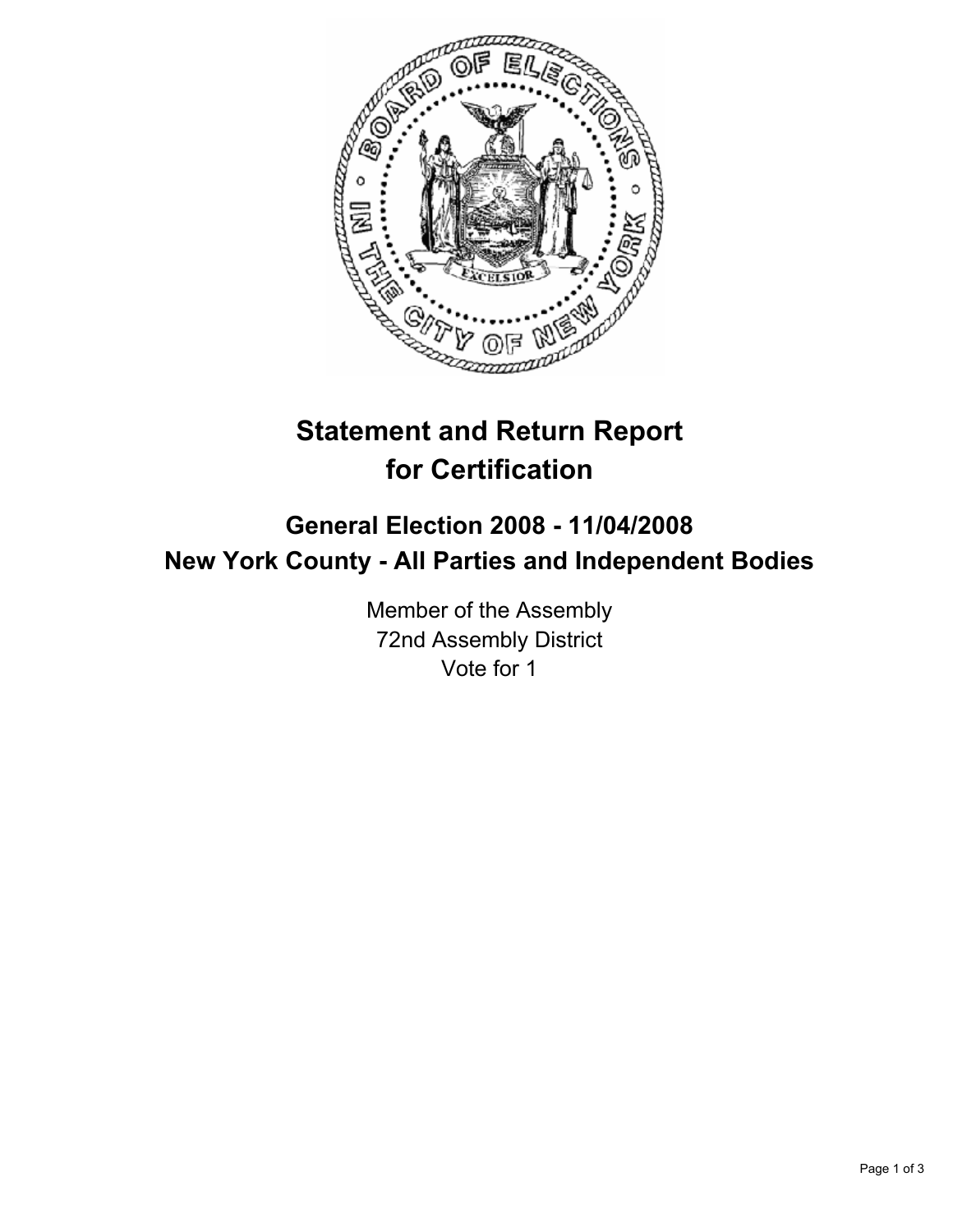

### **Assembly District 72**

| PUBLIC COUNTER                       | 34,350 |
|--------------------------------------|--------|
| <b>EMERGENCY</b>                     | 126    |
| ABSENTEE/MILITARY                    | 524    |
| AFFIDAVIT                            | 1,610  |
| <b>Total Ballots</b>                 | 36,924 |
| ADRIANO ESPAILLAT (DEMOCRATIC)       | 25,955 |
| WILLIAM BURAN (REPUBLICAN)           | 1,661  |
| ADRIANO ESPAILLAT (WORKING FAMILIES) | 757    |
| <b>Total Votes</b>                   | 28,373 |
| Unrecorded                           | 8.551  |